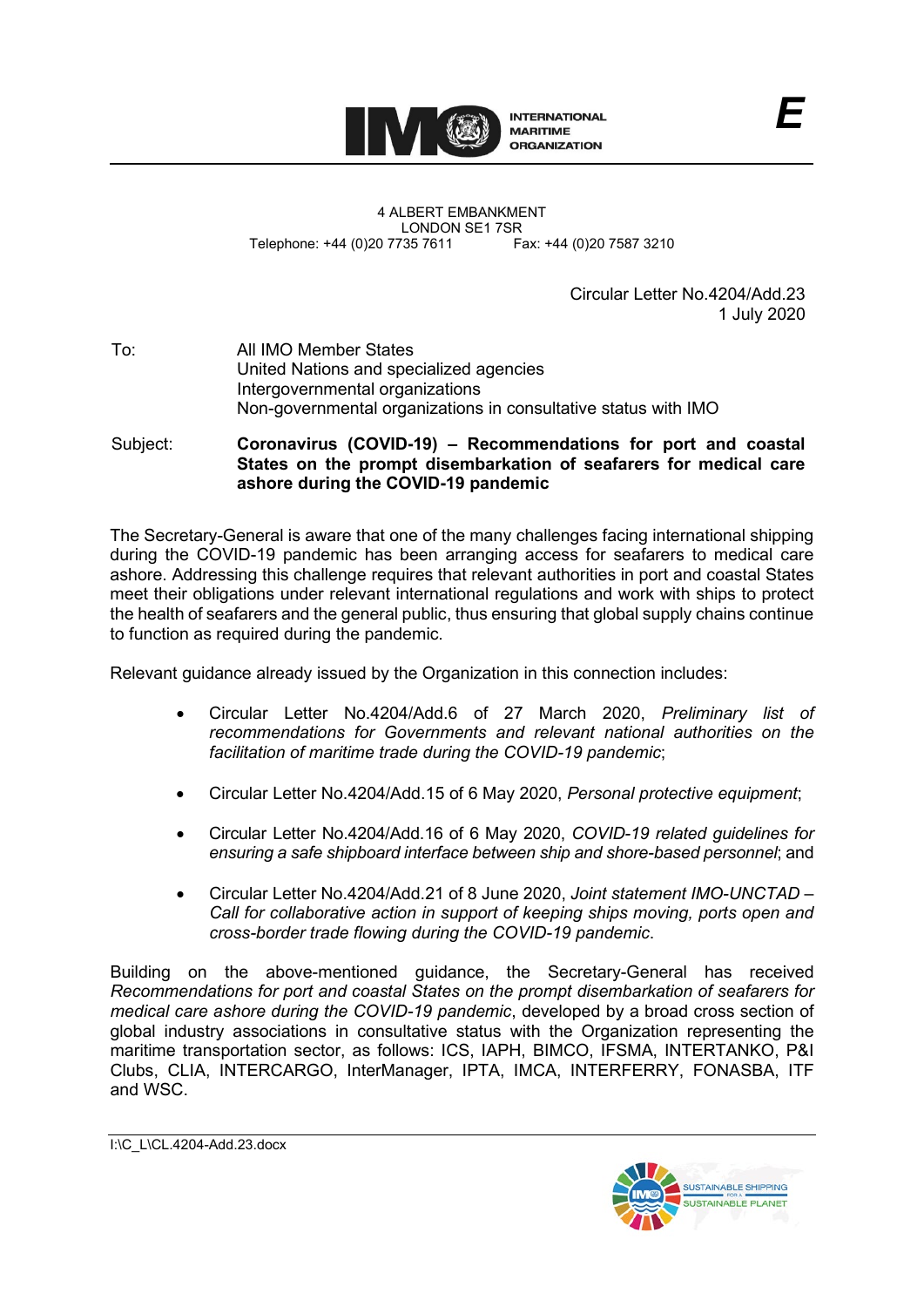The Secretary-General endorses these Recommendations and urges their dissemination and implementation. Member States, in their capacities as port and coastal States, are invited to apply the Recommendations and bring them to the attention of all concerned, in particular border control and port health authorities.

\*\*\*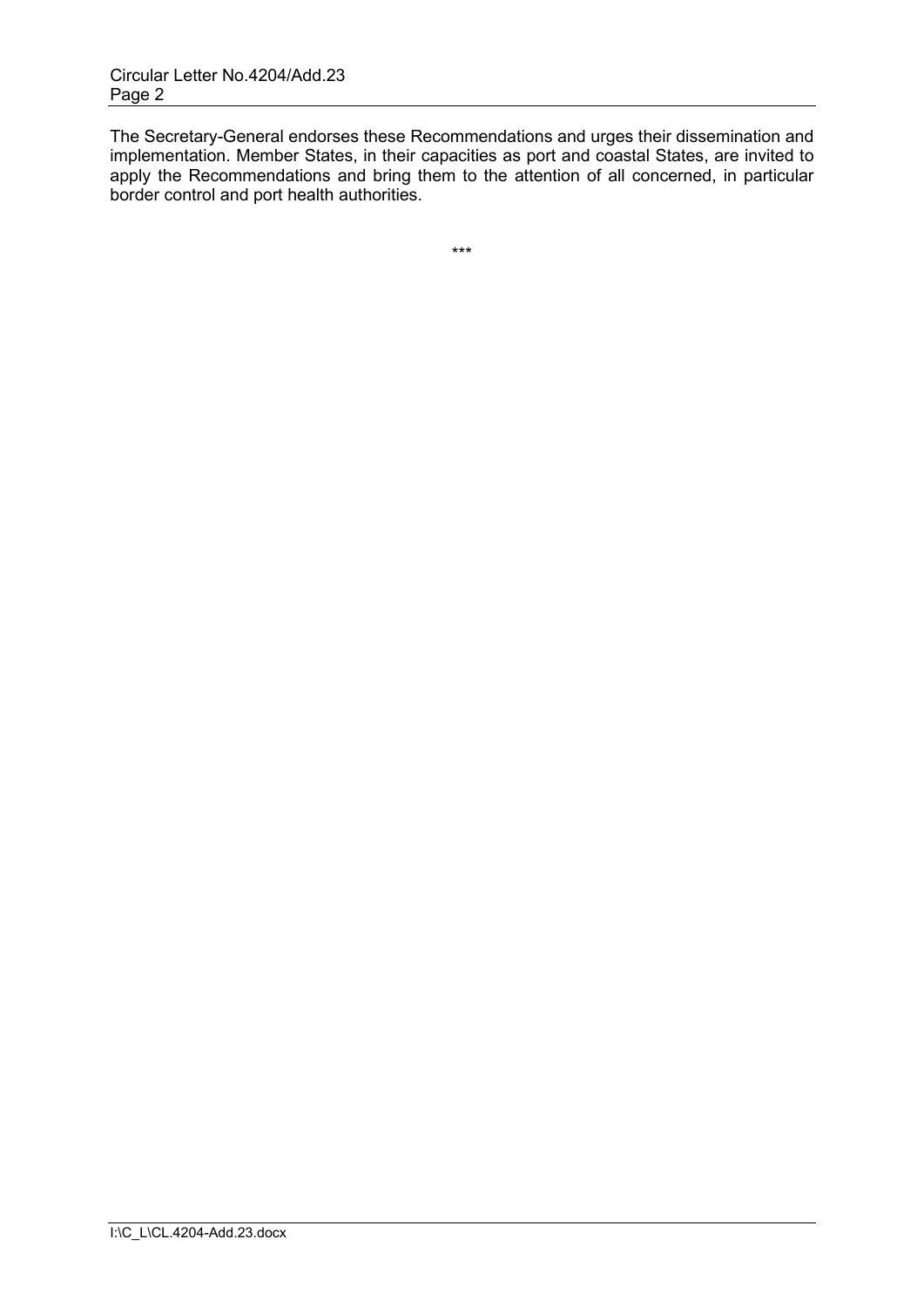# **ANNEX**

# **RECOMMENDATIONS FOR PORT AND COASTAL STATES ON THE PROMPT DISEMBARKATION OF SEAFARERS FOR MEDICAL CARE ASHORE DURING THE COVID-19 PANDEMIC**

#### **Introduction**

1 Ships have faced difficulties arranging for the disembarkation of seafarers to receive medical care ashore during the COVID-19 pandemic, particularly when it has involved a suspected or confirmed case of COVID-19, and some have experienced delays or disruptions to their operations in these situations.

2 Prompt and efficient disembarkation of seafarers to receive medical care ashore during the COVID-19 pandemic is essential for the protection of seafarer and public health and vital for the maintenance of global supply chains. Therefore, it must be effectively managed through prompt and predictable arrangements by port and coastal States and good communication and cooperation between ships and the relevant authorities ashore.

3 Industry guidance has already been developed to provide recommendations to ship operators on the medical care onboard ships during the COVID-19 pandemic and the management of outbreaks, including the disembarkation of suspected or confirmed cases. [1](#page-2-0) Experience has indicated the need for similar recommendations for the relevant authorities of port and coastal States addressing the disembarkation of seafarers to receive prompt medical care ashore, for whatever reason, during the COVID-19 pandemic.

#### **Purpose**

4 The purpose of this guidance is to provide recommendations to the relevant authorities in port and coastal States on the prompt disembarkation of seafarers from ships to receive medical care ashore during the COVID-19 pandemic, particularly when it involves a suspected or confirmed case of COVID-19.<sup>[2](#page-2-1)</sup>

5 During the COVID-19 pandemic, the world is relying on the continuing functioning of global supply chains, which are supported by maritime transportation and the effective operation of ships and ports. Therefore, recommendations promoting consistency and efficiency by port and coastal States to disembark seafarers to receive medical care ashore during the COVID-19 pandemic should help ensure the safety and well-being of seafarers and functioning of global supply chains.

#### **Scope**

6 The recommendations in this guidance are addressed to port and coastal States with obligations under relevant international regulations, inter alia, concerning ensuring access to medical facilities ashore for seafarers and facilitation of international maritime trade.

<span id="page-2-0"></span><sup>1</sup> [Coronavirus \(COVID-19\) Guidance for Ship Operators for the Protection of the Health of Seafarers](https://www.ics-shipping.org/docs/default-source/resources/covid-19-guidance-for-ship-operators-for-the-protection-of-the-health-of-seafarers-v2.pdf?sfvrsn=4) (Version 2.1) International Chamber of Shipping (ICS), 29 May 2020.

<span id="page-2-1"></span><sup>&</sup>lt;sup>2</sup> The recommendations are also applicable to workers in the offshore energy sector and fishing vessel personnel who face challenges similar to those of seafarers with regards to securing access to medical care ashore during the COVID-19 pandemic, and take account of IMO Circular Letter No.4204/Add.13 on *Recommendations for Governments and relevant national authorities on facilitating the movement of offshore energy sector personnel during the COVID-19 pandemic*.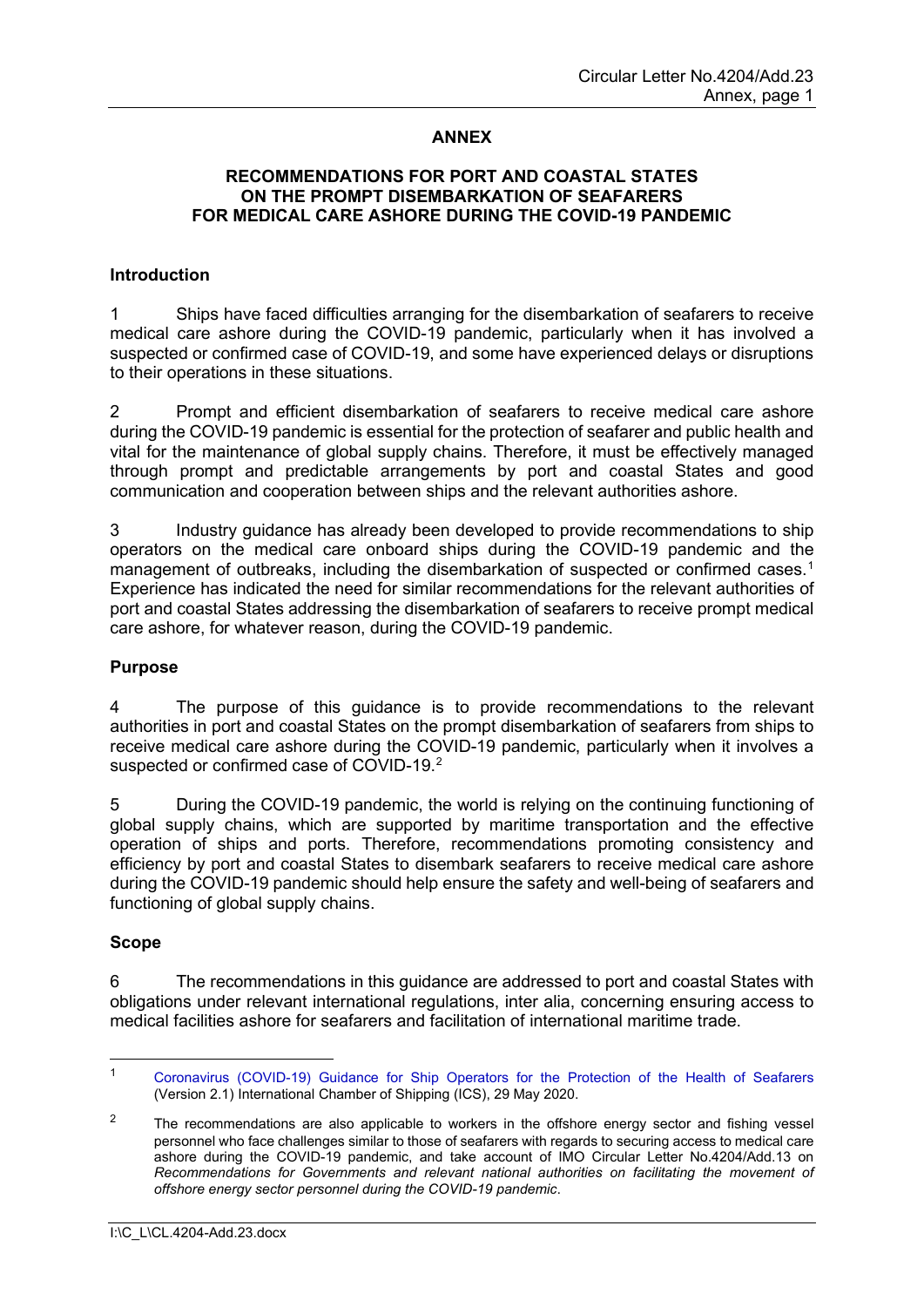### **Recommendations related to seafarers**

7 When a ship reports a suspected or confirmed case of COVID-19 onboard, the relevant authorities in the port or coastal State are recommended to:

- .1 Advise ships to isolate the suspected or confirmed case of COVID-19 in a cabin designated for isolation prior to their disembarkation.
- .2 Advise ships to ensure the suspected or confirmed case of COVID-19 is wearing appropriate PPE, follows cough etiquette and practises hand hygiene, and other relevant infection prevention and control measures, prior to and during disembarkation and transfer to a medical facility ashore.
- .3 Advise ships to ensure that all seafarers onboard are monitored for signs or symptoms of COVID-19, including regular temperature checks, prior to disembarkation of the suspected or confirmed case of COVID-19 and while they are receiving medical attention ashore.
- .4 Advise ships to ensure that seafarers wear appropriate PPE when shore-based personnel are on board the ship and adhere to applicable infection prevention and control measures.
- .5 Arrange for the prompt disembarkation and transfer of the suspected or confirmed case of COVID-19 from the ship to a medical facility ashore for further assessment, testing isolation or medical care, as appropriate. $^3$  $^3$
- .6 Arrange to minimize the exposure of the suspected or confirmed case of COVID-19 to infrastructures and personnel in the port, or its immediate vicinity, during disembarkation and transfer to a medical facility ashore by implementing applicable infection prevention and control measures.
- .7 Obtain information from the ship about the close contacts of the suspected or confirmed case of COVID-19 to assess risks to other seafarers on board the ship or the shore-based personnel that have interacted with the ship, arranging for testing where available.

8 When a ship reports a seafarer that requires medical care ashore and is not suspected of having COVID-19, the relevant authorities in the port or coastal State are recommended to:

- .1 Advise ships to ensure that seafarers wear appropriate PPE when external shore-based personnel are on board the ship and adhere to applicable infection prevent and control measures.
- .2 Advise ships to ensure seafarers wear appropriate PPE and adhere to relevant infection prevention and control measures, during disembarkation of the seafarer.

<span id="page-3-0"></span><sup>&</sup>lt;sup>3</sup> Regulation 4.1 of the ILO Maritime Labour Convention (MLC), 2006, as amended, requires that seafarers on board ships who are in need of immediate medical care are given access to medical facilities on shore. Similarly, Article 29(e) of the ILO Work in Fishing Convention, 2007 (No.188) provides that fishers have the right to medical treatment ashore and the right to be taken ashore in a timely manner for treatment in the event of serious injury or illness.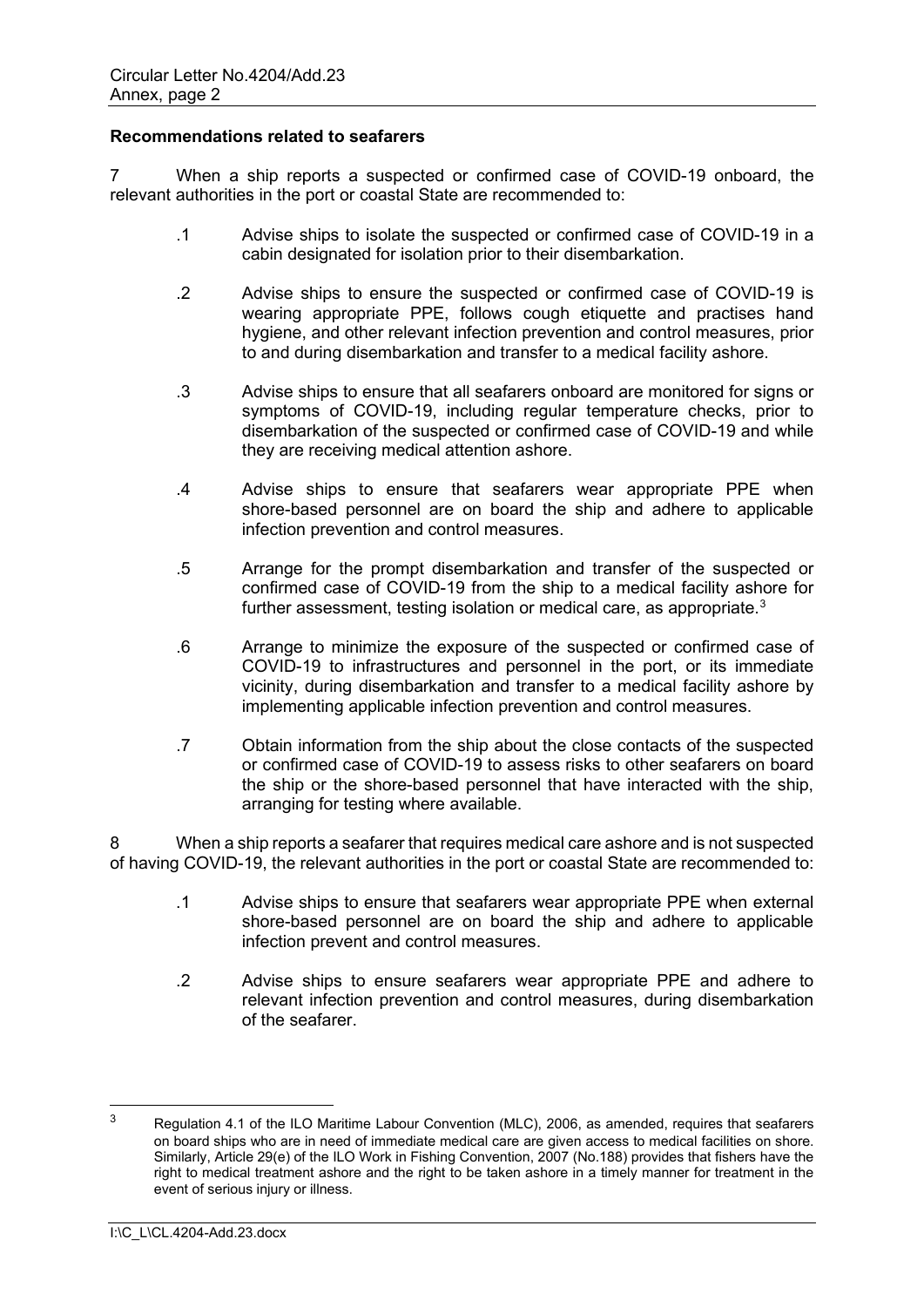- .3 Arrange for the prompt disembarkation and transfer of the seafarer from the ship to a medical facility ashore for further assessment and medical care. [4](#page-4-0)
- .4 Arrange to minimize the exposure of the seafarer to infrastructures and personnel in the port, or its immediate vicinity, during disembarkation and transfer to a medical facility ashore by implementing applicable infection prevention and control measures.

#### **Recommendations related to the ship**

9 When a ship reports a suspected or confirmed case of COVID-19 onboard, the relevant authorities in the port or coastal State are recommended to:

- .1 Grant ships permission to enter ports and proceed to a berth in accordance with the relevant procedures of the port or terminal, regardless of whether or not they were due to call at a port or terminal in the territory or engage in cargo or other operations.
- .2 Grant ships permission to disembark the suspected or confirmed case of COVID-19 for transfer to a medical facility ashore without delay.
- .3 Provide information to the ship on arrangements related to health protection and infection prevention and control while the ship is at the port or terminal, including information on the specific arrangements for disembarkation and transfer of the suspected or confirmed case of COVID-19 to a medical facility ashore.
- .4 Advise ships of requirements related to cleaning and disinfection of certain areas on board the ship, including cabins and facilities used by a suspected or confirmed case of COVID-19 and close contacts.
- .5 Require any shore-based personnel that may interact with, or go on board, the ship during the course of the disembarkation of the suspect of confirmed case of COVID-19 to wear appropriate PPE and adhere to applicable infection prevention and control measures. [5](#page-4-1)

10 When a ship reports a seafarer that requires medical care ashore and is not suspected of having COVID-19, the relevant authorities in the port or coastal State are recommended to:

- .1 Grant ships permission to enter ports and proceed to a berth in accordance with the relevant procedures of the port or terminal, regardless of whether or not they were due to call at a port in the territory or engage in cargo or other operations.
- .2 Provide information to the ship on arrangements related to health protection and infection prevention and control while the ship is at the port or terminal, including information on the specific arrangements for disembarkation and transfer of a seafarer to a medical facility ashore.

<span id="page-4-0"></span> $4$  Ibid.

<span id="page-4-1"></span><sup>&</sup>lt;sup>5</sup> See WHO guidance on "Handling cargo from affected countries" in *Rational use of personal protective [equipment for coronavirus disease \(COVID-19\) and considerations during severe shortages](https://apps.who.int/iris/bitstream/handle/10665/331695/WHO-2019-nCov-IPC_PPE_use-2020.3-eng.pdf)* (Interim guidance) World Health Organization, 6 April 2020.